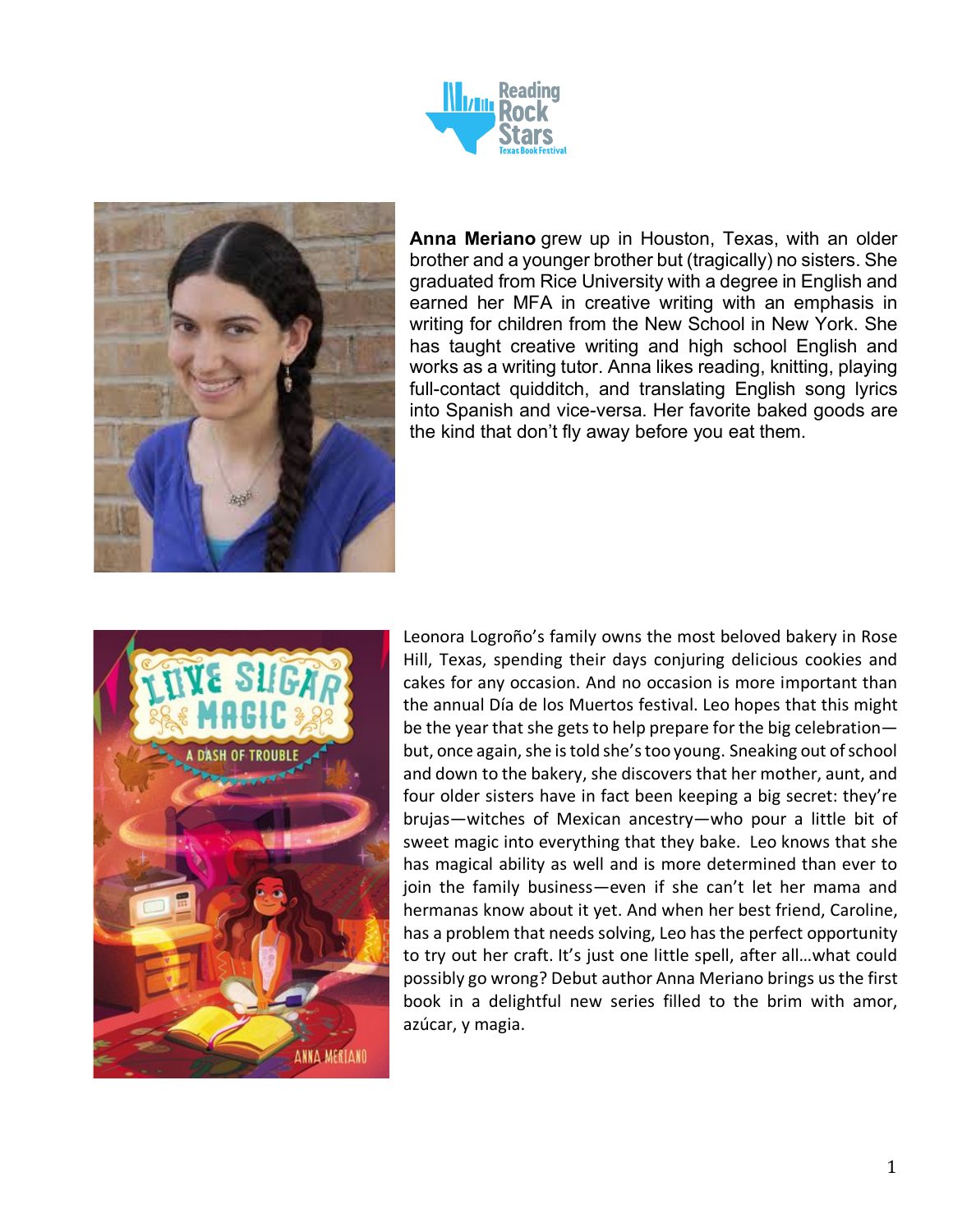#### *Love Sugar Magic*

#### **Relevant Vocabulary:**

- Middle-grade fiction
- Stages of Plot
- Day of the Dead
- Mexican bakery, family business
- Brujería
- Friendship
- Sisterhood
- Honesty

### **RRS connection to TEKS (4-5th grade): Please refer to TEKS for English Language Arts and Reading:**

- *Comprehension skills: listening, speaking, reading, writing, and thinking using multiple texts.*
- *Response skills: listening, speaking, reading, writing, and thinking using multiple texts.*
- *Author's purpose and craft: listening, speaking, reading, writing, and thinking using multiple texts.*
- *Composition I: listening, speaking, reading, writing, and thinking using multiple texts--writing process.*
- *Composition II: listening, speaking, reading, writing, and thinking using multiple texts—genres.*
- *Inquiry and research: listening, speaking, reading, writing, and thinking using multiple texts.*

#### **Pre-reading reflection and dialogue:**

- What does an author do?
- What does an editor do?
- Think about the title of this book? What does it tell us about the story? What do you think the story is about?
- What do you know about fiction, middle grade books? Talk to your librarian and ask her to show you more examples of this genre.
- Think about the author's use of Spanish in her storytelling. What do you think of this way of writing a story? How does this writing style make you feel?
- What do you know about fiction, middle grade books? Talk to your librarian and ask her to show you more examples of this genre. You can also explore Magic Realism.
- Look for information about Anna Meriano.

### **While-reading engagement:**

### **Chapters 1-2-3:**

The story begins in the Logroño home. Collaborate with your friends to create a character chart, you can also compare and contrast Halloween to Day of the Dead traditions. So much of Leo's life is revealed- pick something you learned about Leonora and think about possible endings to this story. What do you think will happen? Amor y Azucar is the family's bakery. Do you have a favorite bakery? Look for information about Rose Hill, Texas, where the story takes place. Make a drawing to talk to a friend about what you learned. Leo and her sisters ride the bus to school. Describe their bus ride to school. What happens next? Leo has a big plan, begin a timeline of events. You can also make a drawing of what happens in Chapter 3. ¿Qué es magia?

### **Chapters 4-5-6:**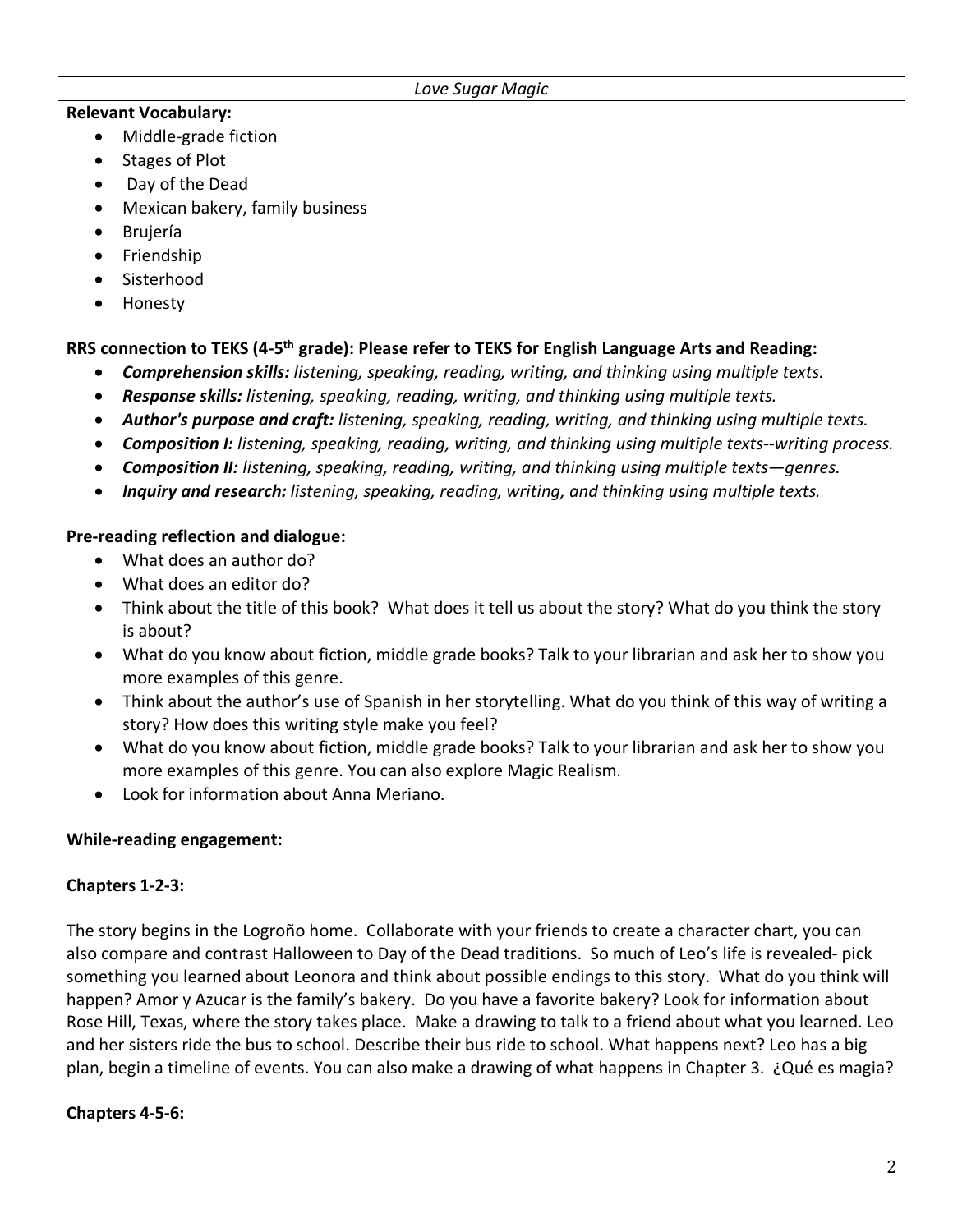Why is Leo upset? What do you think her family is hiding from her? Is she really too little to know what happens in her family? What do you think? Use a Texas map to locate Rose Hill, Corpus Christi, and Austin. Don't forget to also look for the great Rio Grande Valley. The girls get ready for Day of the Dead…and Leo makes a great discovery at the end of Chapter 5. What does she discover? What does she find as she takes her investigation into the bakery's office?

# **Chapters 7-8-9:**

Update your character chart and timeline to track Leo's new findings. You can also create a list of character traits for Leo. How do you think she feels? Write or draw a summary of what happens after Leo finds the recipe's for magic. Talk about magic and witches and compare this story to other stories about brujas. Do you like these stories or do they scare you? What type of brujería does the family practice? Invent your own magic spell! Compare the Day of the Dead festival in the story to one you've attended near your home. You can also ask your librarian to help you find more information about this Mexican tradition.

## **Chapters 10-11-12:**

Why does Leo still feel upset? She prepared cinnamon rolls with her mom. Have you ever prepared a meal with someone at home? Or do you have a favorite dish? Write a recipe to share with your friends plus provide step by step instructions. Caroline and Leo have a special friendship. Make a drawing of your best friends. Leo has to use a Spanish-English dictionary to help her read the book of spells. Have you ever used this type of dictionary? Make a list of words in Spanish and translate them using a dictionary. Leo goes to Caroline's house after school. What do you think will happen next? Make a prediction. Do you think that Leo will show Caroline her "secret weapon?" What mystery power do you think Leo will have when she turns 15?

## **Chapters 13-14-15:**

Leo's parents often call her, "Jita." Do you have a special nickname at home? Share this name with your friends if you feel comfortable. Don't forget to add Marcus and Marcellus to your character chart. What do you learn about them in Chapter 13. First spell, coming up! What spell are Leo and Caroline working on? Do you think this spell is a great idea or a bad idea? Mai and Tricia enter the story. Add them to your character chart plus update the story's timeline. Write a summary of Chapter 15. Why are Caroline and Leo so worried?

## **Chapters 16-17-18:**

Did Brent eat the cookies? Do the kids at school join the Snack Club? Did the spell on Brent work? What was supposed to happen? What actually happened? It's time for magical damage control! Think about how Caroline and Leo can fix this problem…what should they do next?

## **Chapters 19-20-21:**

What does Leo do next? Its' Saturday and Leo has time to fix her mistake. What does she do? What ingredients does Leo have to collect for her next spell? What was happening to Brent at school? Should Leo and Caroline do something to help him? Write or draw the steps of the new spell. Do you think it will work this time? Oh no! What happens to Brent? What do Caroline and Leo do after they find out Brent is missing? Where do they find Brent?